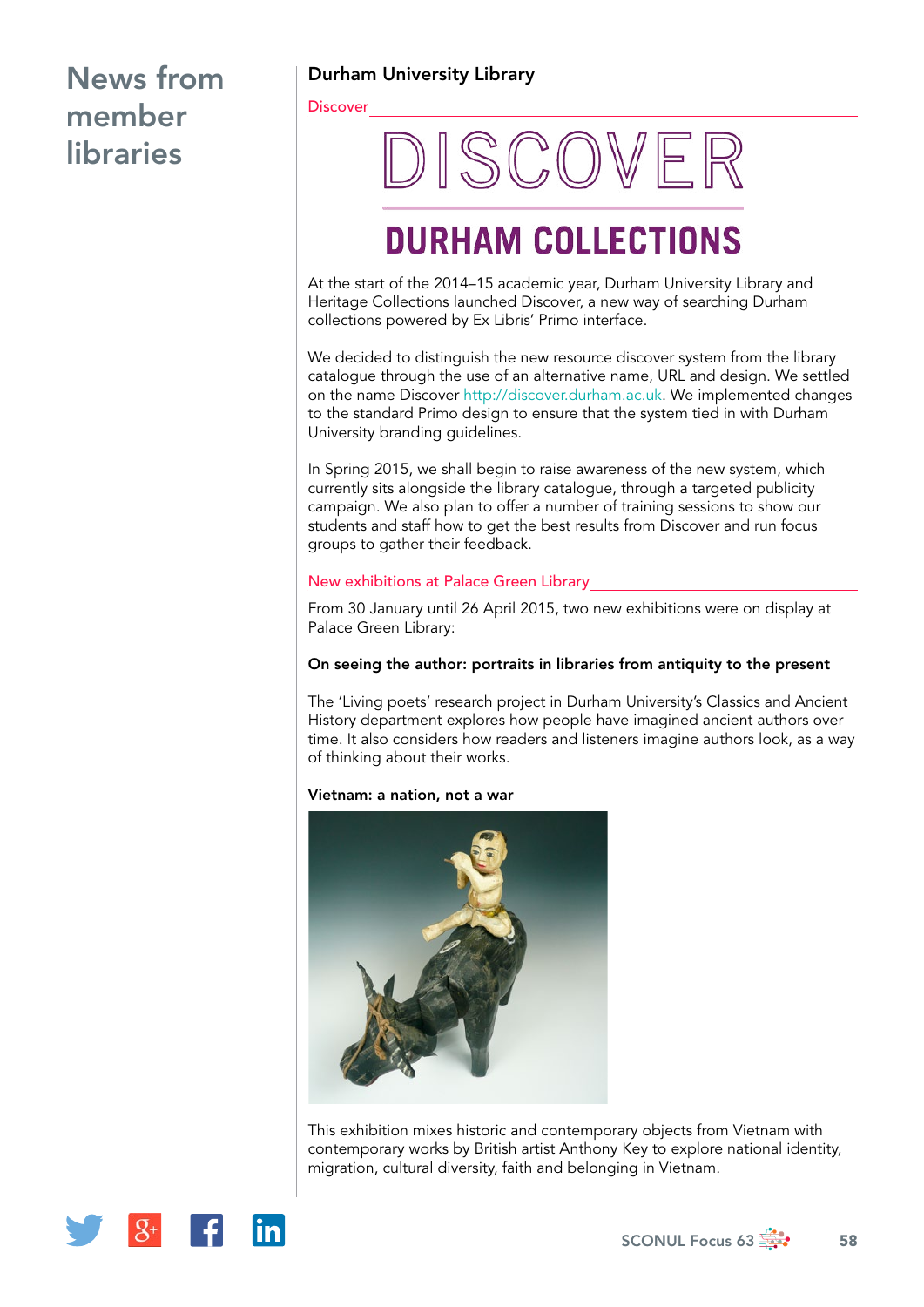### Recommend a book

Recommend a Book is a new scheme offered by the University Library, giving students the chance to request resources for purchase all year round. Similar to our annual More Books campaign, which has proven hugely popular in previous years, Recommend a Book gives students an easy and direct way to tell the library which resources they need.

Recommend a Book has been developed in order to allow students to suggest books they feel are needed throughout the year, rather than only during a designated time period. The process starts with students filling out an online form and submitting it. The form will then go through the relevant channels to be assessed. Students will be notified of the decision and can also ask to be notified when the book is available for borrowing from the library.

### Engaging with students at Queen's Campus Library

Queen's Campus, Stockton, is Durham University's second campus. Queen's Campus Library provides resources for all subjects studied at Queen's, as well as study areas and IT facilities.

Queen's Campus Library has recently been working on developing new services and ways of engaging with students. During October 2014, we worked with Blackwell's to provide a bookshop for students to purchase key texts. We also attended the Queen's Freshers Fair, where we gave new students the opportunity to say hello to (a cardboard version of) the Queen, and take a #queenselfie.



More recently, we have developed a new study room, Room 205, by clearing one of the library's storage areas. We asked students, via a physical poll at the entrance to the library, how they would like the new space to be used; this enabled us to adapt this area to better meet student demand. Room 205 is available to all students during library opening hours as a relaxed group space, with mobile phone use permitted.

### Stephanie Dawson

Communications (Media) Support Assistant [stephanie.dawson2@durham.ac.uk](mailto:stephanie.dawson2@durham.ac.uk)

Rachel Smith Communications and Marketing Officer [r.l.smith@durham.ac.uk](mailto:r.l.smith@durham.ac.uk)

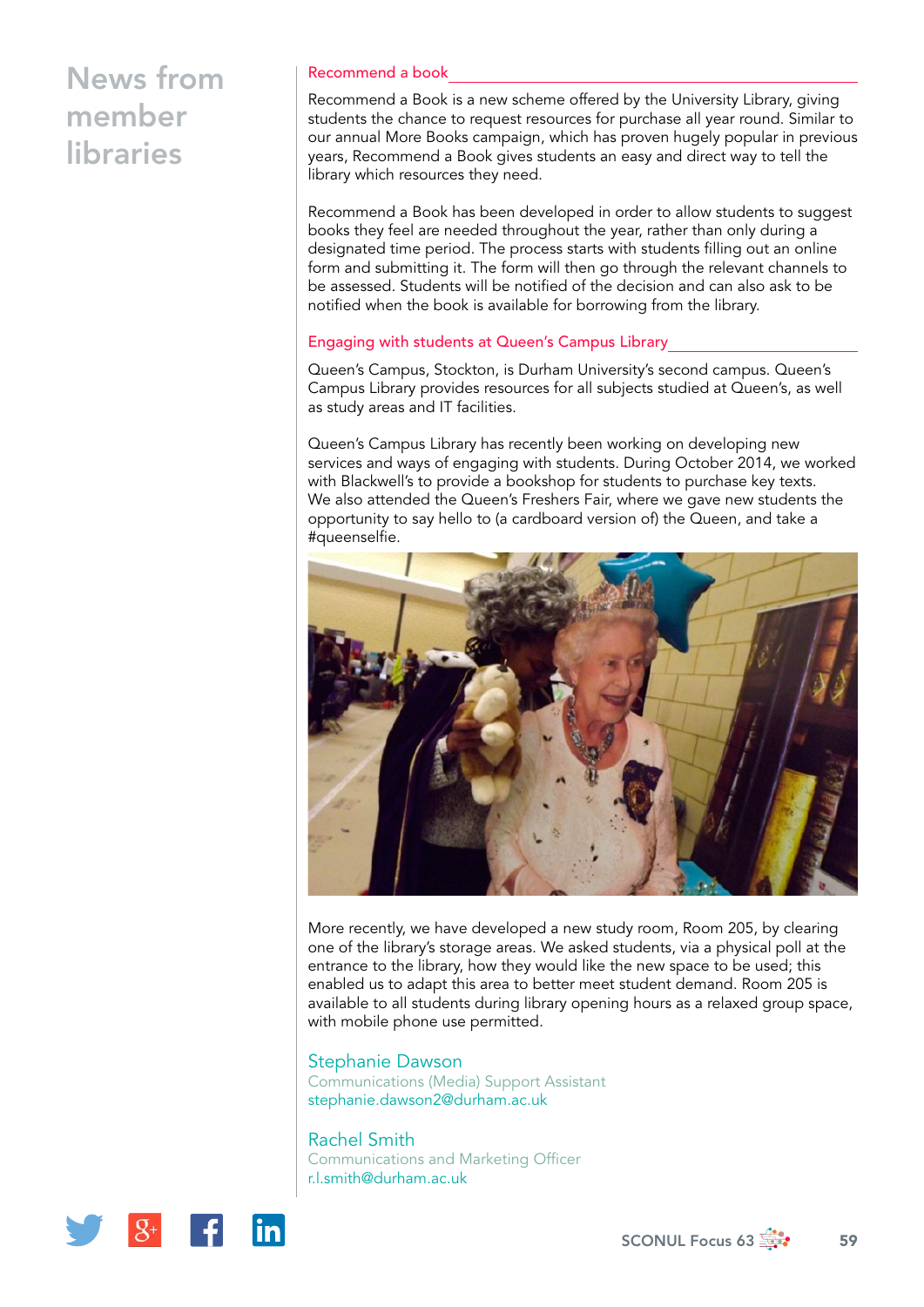### University of West London

Much has happened at UWL Library Services in 2014 with significant changes to come in 2015, as we close our Brentford campus library and temporary main library above Ealing Broadway station and move back to our main campus site in St Mary's Road, Ealing.

### Staff restructure

The organisational reporting line for Library Services changed in September 2013 with the arrival of a newly created Pro-Vice Chancellorship (Academic & Student Experience). Once a new Director was recruited, much time and management effort was spent on planning and delivering a major staff restructure and the associated recruitment. As part of the consultation process with Human Resources and the unions, an annualised hours framework was introduced at the same time for all staff on non-management grades. We have also experimented with a large number of 0.57 FTE (full-time equivalent) Customer Experience Assistant posts, which designed to be attractive to students and help contribute to UWL's impressive 95% graduate employment rate.

The c. 30 FTE library staff are now organised into three teams headed by a new management team:

- Tim Wales, Director of Library Services
- Beatrice Jamnezhad, Head of Academic Support
- Louise Penn, Head of Resources & Technology
- Julian Roland, Head of Customer Experience

#### Creation of a nursing library at our Reading campus

The creation of a nursing library at our Reading campus was absolutely vital to address the justified negative NSS (National Student Survey) scores and comments about the lack of library provision from our College of Nursing, Midwifery and Healthcare students at our Berkshire Institute for Health campus in Reading town centre.

A large room was converted into a proper library space over the summer vacation, with 200m of new shelving and 3M RFID technology (including a new R series kiosk, 9100 series detection system and 3M Command Center software for remote management), which served as a pilot for full RFID implementation at the new main library (see below).

The space is open Monday to Friday at present with two late evenings. Four staff will be based there when we are at full capacity. A modest launch celebration was held on 7 November 2014 (see Fig. 1).

#### Book stock review

Back in the main library, a major stock review exercise was undertaken in light of:

- the high percentage of unissued items in five years
- the comparatively low issue figures against SCONUL norms, and our benchmark group
- the absence of a review in recent memory
- the need to ensure optimum space use in the new library and 'value engineer'.

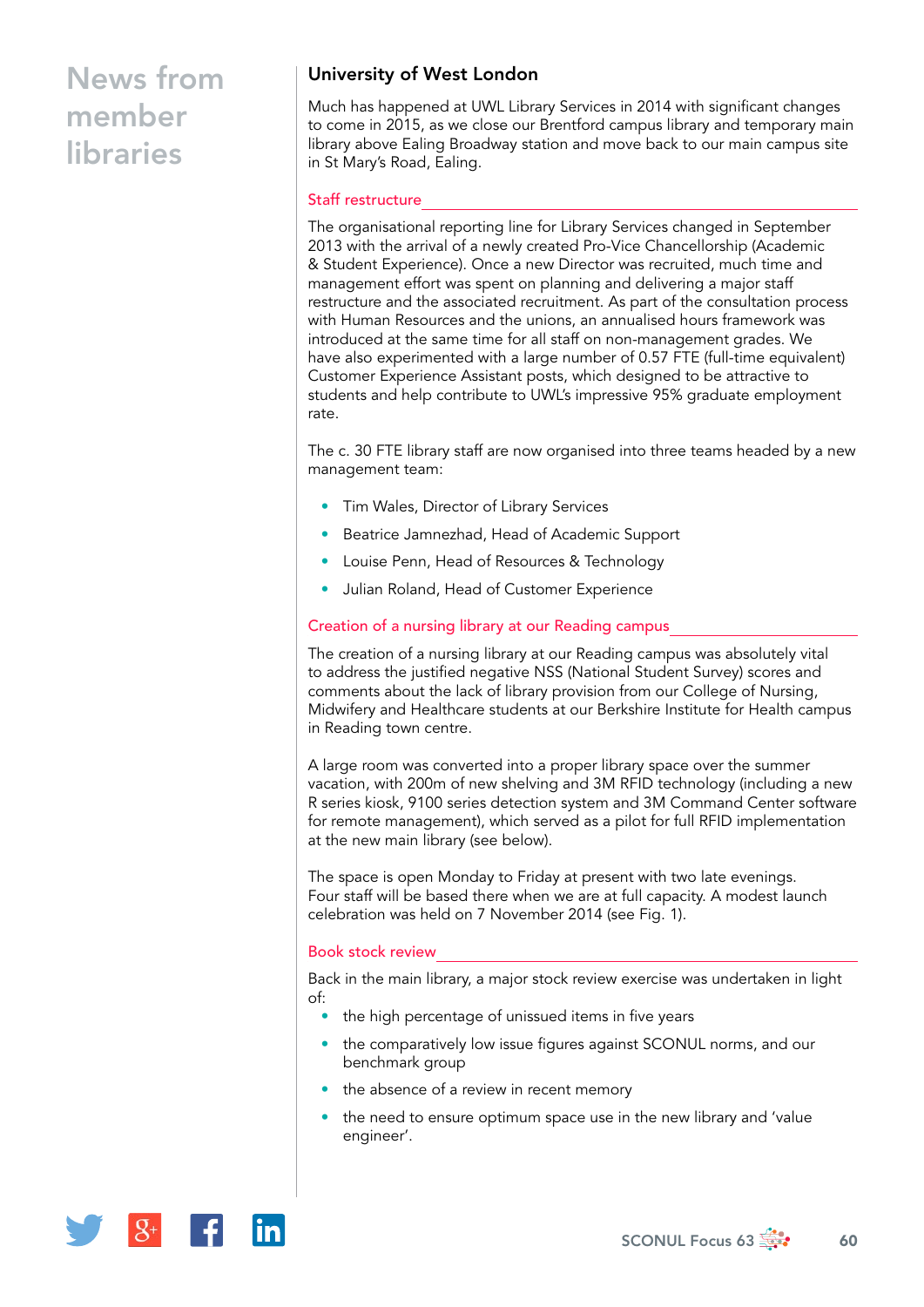

*Figure 1: Nursing students celebrating their new UWL library in Reading*

The Academic Support team reviewed the proposed withdrawal lists and a total of c. 73,000 items were removed from the library catalogue and offered to book resellers. This means that the number of stock items has halved since the temporary relocation of the main library in 2013, and there is now an opportunity in the next planning round for a major fundraising campaign to finance an up-to-date collection in future. Meanwhile, we have shamelessly copied other libraries' student book suggestion schemes with our own #LoveBooks campaign as a quick win for refreshing key student texts (see Fig. 2).



*Figure 2 – UWL #LoveBooks campaign poster*

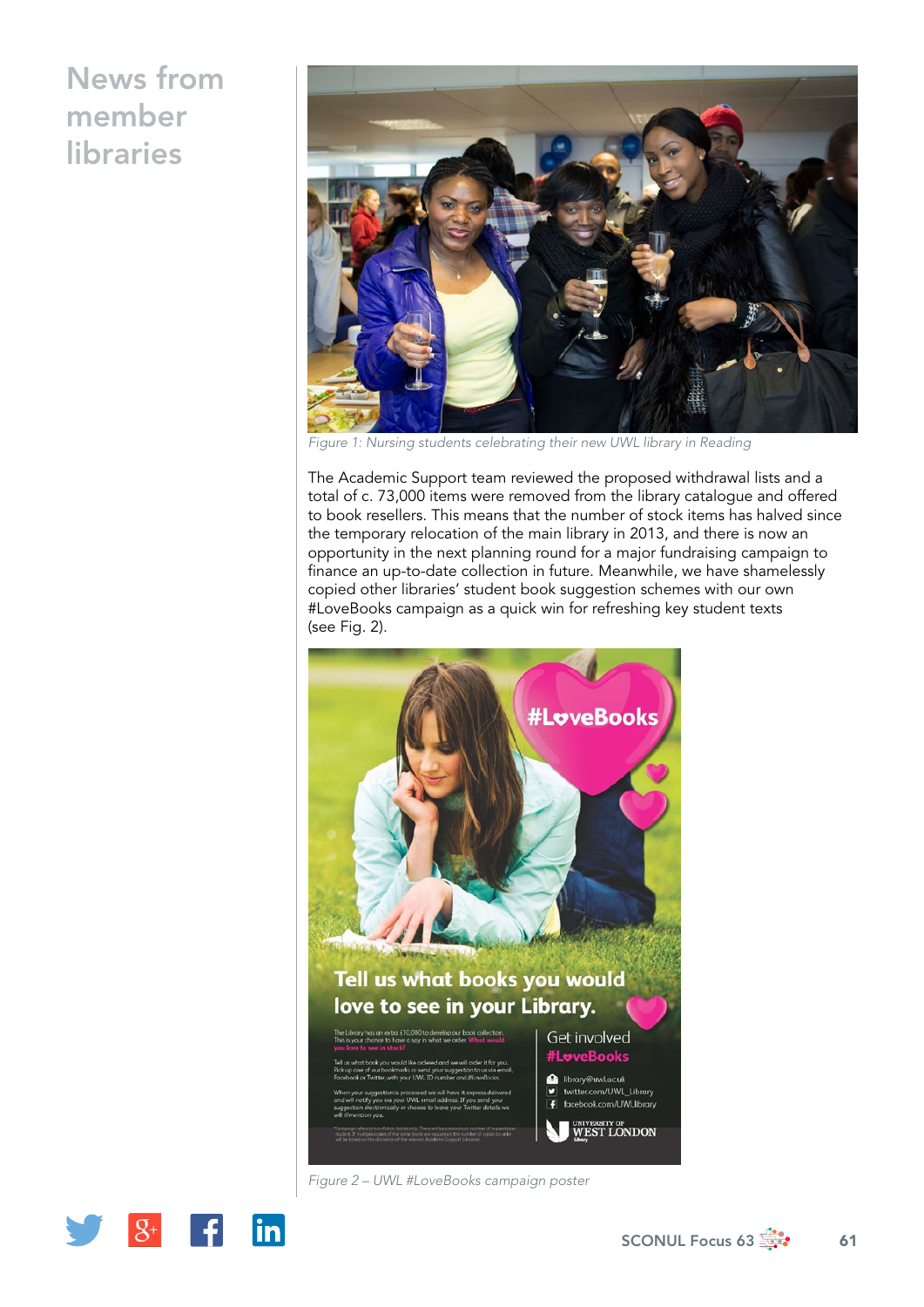### Library Management System upgrade

Another key project over the summer was to re-contract and outsource the hosting and management of our Capita Alto Library Management System (our core library system) with a simultaneous upgrade and addition of new functionality. The benefits include

- a much more stable system hosted in the Cloud with offsite backup and offline support
- a new tablet interface (Soprano) to enable roaming staff to offer support to students more quickly
- e-payments functionality for students (not yet implemented because of PCI compliance issues)
- new modules to streamline back office acquisition and cataloguing workflows and offer reporting information.

### LibGuides and website improvements

The Academic Support Team took advantage of a new subscription to the webbased library support service LibGuides from Springshare, designed to replace old-fashioned printed/PDF helpsheets with more student-friendly web versions that are searchable and indexed via the Library's Summon search engine and linked to from our VLE (virtual learning environment, Blackboard). We also took the opportunity to fix the long-standing problem of there being two old library websites from our Thames Valley University days and one new UWL website indexed in Google, causing much confusion for students and staff alike!

### New Library for 2015

The university's £50 million Future Campus project at the main site on St Mary's Road, Ealing, was well under way when the new Director of Library Services joined in January 2014: the main library had been decanted to a temporary location in August 2013 and a new Student Union and London College of Music Performance Centre had opened for the start of the academic year in October 2013. Plans and layouts for a refurbished / new library overlooking the atrium (Heart Space) at the centre of the redevelopment were in their final stages.

Working with the new Director of Property Services, the Nomad RDC consultancy was contracted to review the proposals and brief, including undertaking a rapid face-to-face and social media student consultation and engagement project on the new library in May before the students left for the summer 2014 vacation. This exercise produced some very detailed and interesting information both from a building design and service point of view (e.g. strong preference for a physical library desk even in these days of roaming and mobile support). As a result, Nomad were able to 'evolve the brief' further, their main design proposals being accepted at a steering group meeting in December.

We now await further scrutiny of cost implications for the changes required at this late stage before final sign-off and procurement begins in the spring. We are currently expecting to pack up and relocate from our Brentford and Ealing Broadway sites in July / August ready for 1 September, complete (we hope) with term-time 24/7 opening hours under the auspices of the university's new Total Facilities Management (TFM) contract with Bouyges.

Apart from the various enabling projects described above, we have just embarked on a major stock RFID retagging exercise prior to closing our sites in the summer in anticipation of the introduction of our first ever book sorter in the new library. This will free up our Customer Experience team's time to provide roving support in our new multi-level L-shaped space. Meanwhile the new Heart Space opened in January 2015 to rave reviews, taking us beyond

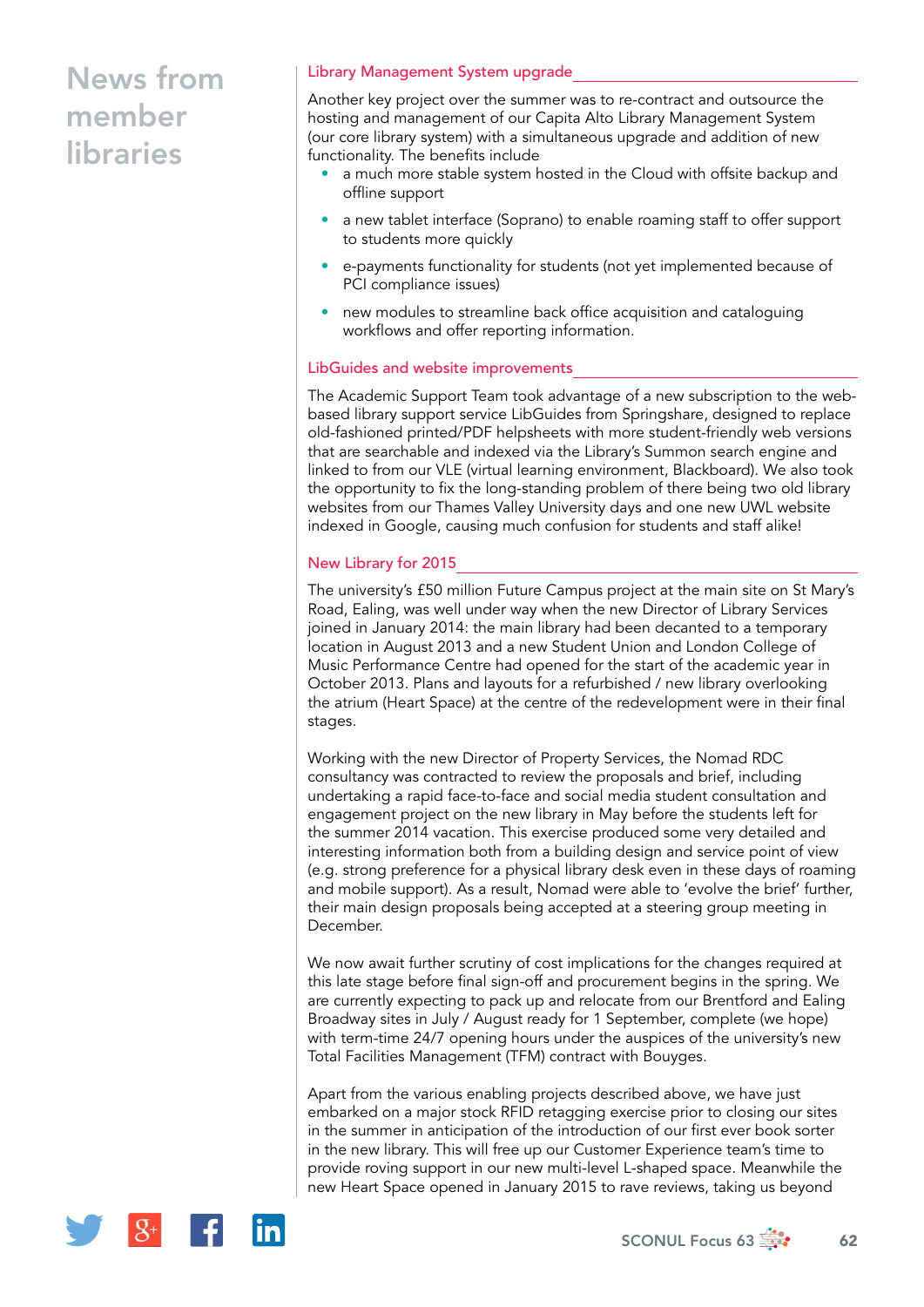the traditional look and feel of a former technical college.



*Figure 3 – UWL's new Heart Space with new Library on the right*

Tim Wales Director of Library Services The University of West London [tim.wales@uwl.ac.uk](mailto:tim.wales@uwl.ac.uk)